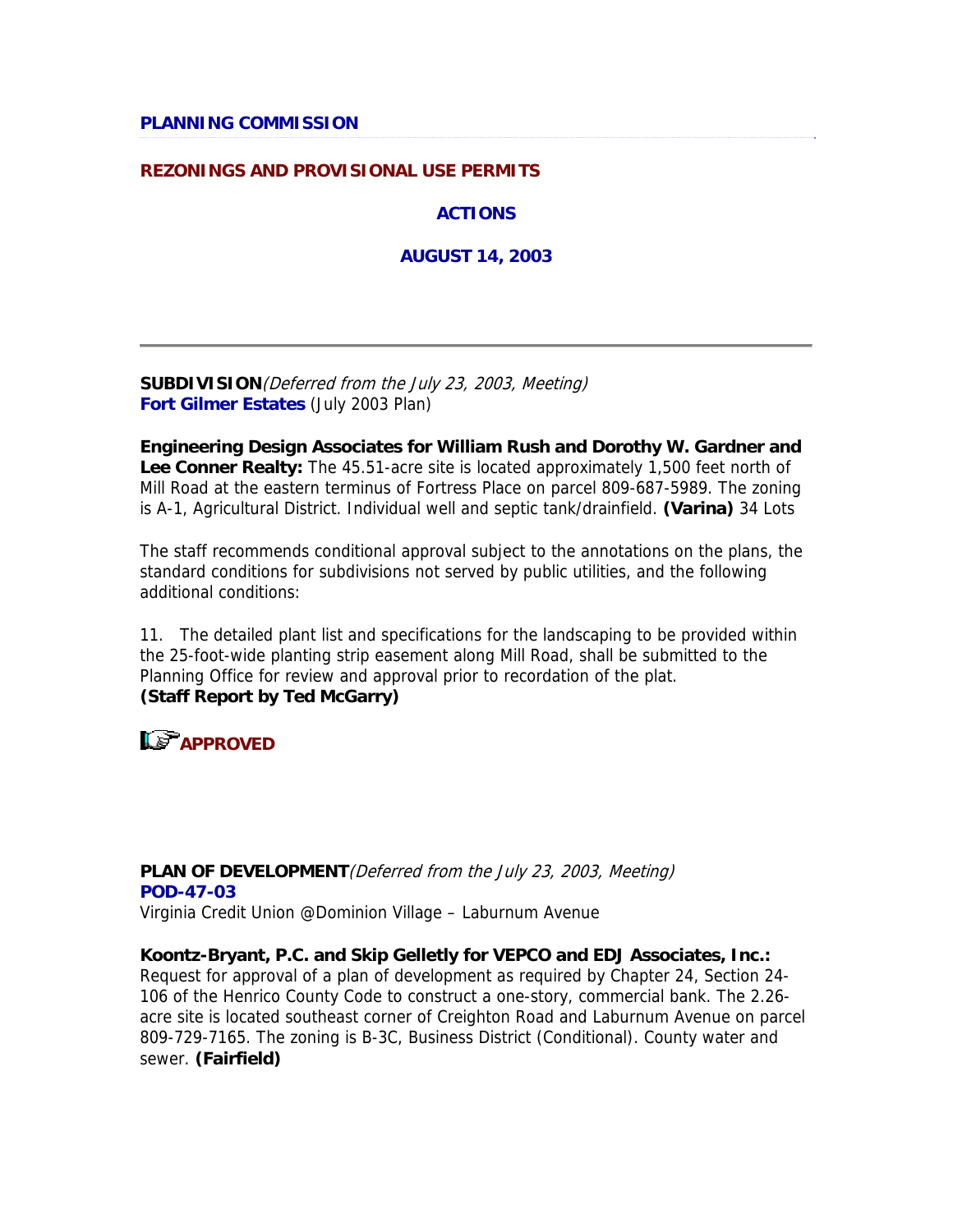As of the preparation date of the agenda, the staff has not received a revised plan, as requested. The staff recommendation will be made at the meeting. Should the Commission act on this request, in addition to the standard conditions for developments of this type, the following additional conditions are recommended:

**23.** The right-of-way for widening of Laburnum Avenue as shown on approved plans shall be dedicated to the County prior to any occupancy permits being issued. The rightof-way dedication plat and any other required information shall be submitted to the County Real Property Agent at least sixty (60) days prior to requesting occupancy permits.

**24.** The easements for drainage and utilities as shown on approved plans shall be granted to the County in a form acceptable to the County Attorney prior to any occupancy permits being issued. The easement plats and any other required information shall be submitted to the County Real Property Agent at least sixty (60) days prior to requesting occupancy permits.

**25.** The limits and elevations of the 100-year frequency flood shall be conspicuously noted on the plan "Limits of 100 Year Floodplain." In addition, the delineated 100-year floodplain must be labeled "Variable Width Drainage and Utility Easement." The easement shall be granted to the County prior to the issuance of any occupancy permits. **26.** The developer shall provide fire hydrants as required by the Department of Public Utilities and Division of Fire.

**27.** A standard concrete sidewalk shall be provided along the east side of Laburnum Avenue.

**28.** The proffers approved as a part of zoning case C-9C-03 shall be incorporated in this approval.

**29.** Deviations from County standards for pavement, curb or curb and gutter design shall be approved by the County Engineer prior to final approval of the construction plans by the Department of Public Works.

**30.** Insurance Services Office (ISO) calculations must be included with the plans and contracts and must be approved by the Department of Public Utilities prior to the issuance of a building permit.

**31.** Approval of the construction plans by the Department of Public Works does not establish the curb and gutter elevations along the Henrico County maintained right-ofway. The elevations will be set by Henrico County.

**32.** Evidence of a joint ingress/egress and maintenance agreement must be submitted to the Planning Office and approved prior to issuance of a certificate of occupancy for this development.

**33.** The conceptual master plan, as submitted with this application, is for planning and information purposes only. All subsequent detailed plans of development and construction plans needed to implement this conceptual plan may be administratively reviewed and approved and shall be subject to all regulations in effect at the time such subsequent plans are submitted for review/approval.

**34.** The location of all existing and proposed utility and mechanical equipment (including HVAC units, electric meters, junction and accessory boxes, transformers, and generators) shall be identified on the landscape plans. All equipment shall be screened by such measures as determined appropriate by the Director of Planning or the Planning Commission at the time of plan approval.

**(Staff Report by Michael Kennedy)**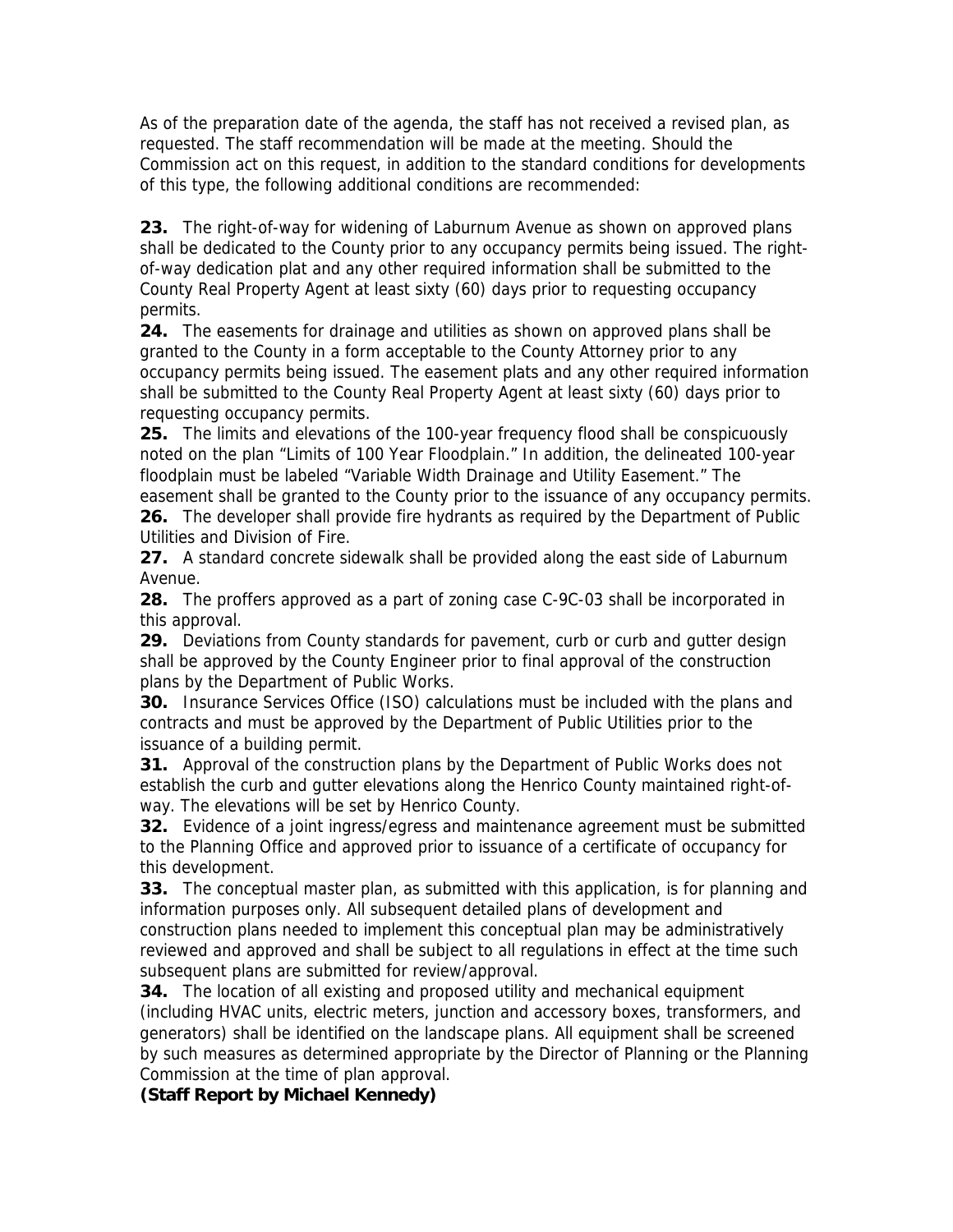

**SUBDIVISION**(Deferred from the July 23, 2003, Meeting) **The Manors of Sleepy Hollow** (July 2003 Plan)

**Koontz-Bryant, P.C. for Julia Frauser Robins Estate and Wilton Development Corporation:** The 42.02-acre site is located on the east line of Sleepy Hollow Road between Sleepy Hollow Road and N. Parham Road, approximately 800 feet south of its intersection with Derbyshire Road, at 411 Sleepy Hollow Road on parcels 751-737-3739 and 751-738-3309. The zoning is R-1, One-Family Residence District and R-2, One-Family Residence District. County water and sewer. **(Tuckahoe)** 50 Lots

Staff has received numerous inquiries from citizens in the surrounding community regarding traffic and drainage issues, related both to this development and existing conditions in the area. Traffic studies in the area are being performed by the Department of Public Works. A portion of the lake on this property is proposed to be filled to accommodate development of some of the lots. The developer will be required to meet requirements and obtain all necessary permits from the U.S. Army Corps of Engineers and Department of Environmental Quality for impacts to waters of the U.S. prior to approval of the construction plans. Additionally, conditions to ensure the dam meets all applicable regulations will apply to this project.

A revised plan has been requested to address several issues, including lot layout and road design, right-of-way dedication, common area and access for the lake and dam, planting strip easements, and flood plain. The developer has scheduled a community meeting to address citizens concerns prior to the meting.

A revised plan was received on the preparation date of the agenda and staff has not had an opportunity to complete its review. The staff recommendation will be made at the meeting. Should the Commission act on this request, the following conditions are recommended:

**12.** The limits and elevation of the 100-year frequency flood shall be conspicuously noted on the plat and construction plans and labeled "Limits of 100 year floodplain." Dedicate floodplain as a "Variable Width Drainage & Utilities Easement."

**13.** The detailed plant list and specifications for the landscaping to be provided within the 25-foot-wide planting strip easement along N. Parham Road and Sleepy Hollow Road shall be submitted to the Planning Office for review and approval prior to recordation of the plat.

**14.** Prior to requesting the final approval, a draft of the covenants and deed restrictions for the maintenance of the common area by a homeowners association shall be submitted to the Planning Office for review. Such covenants and restrictions shall be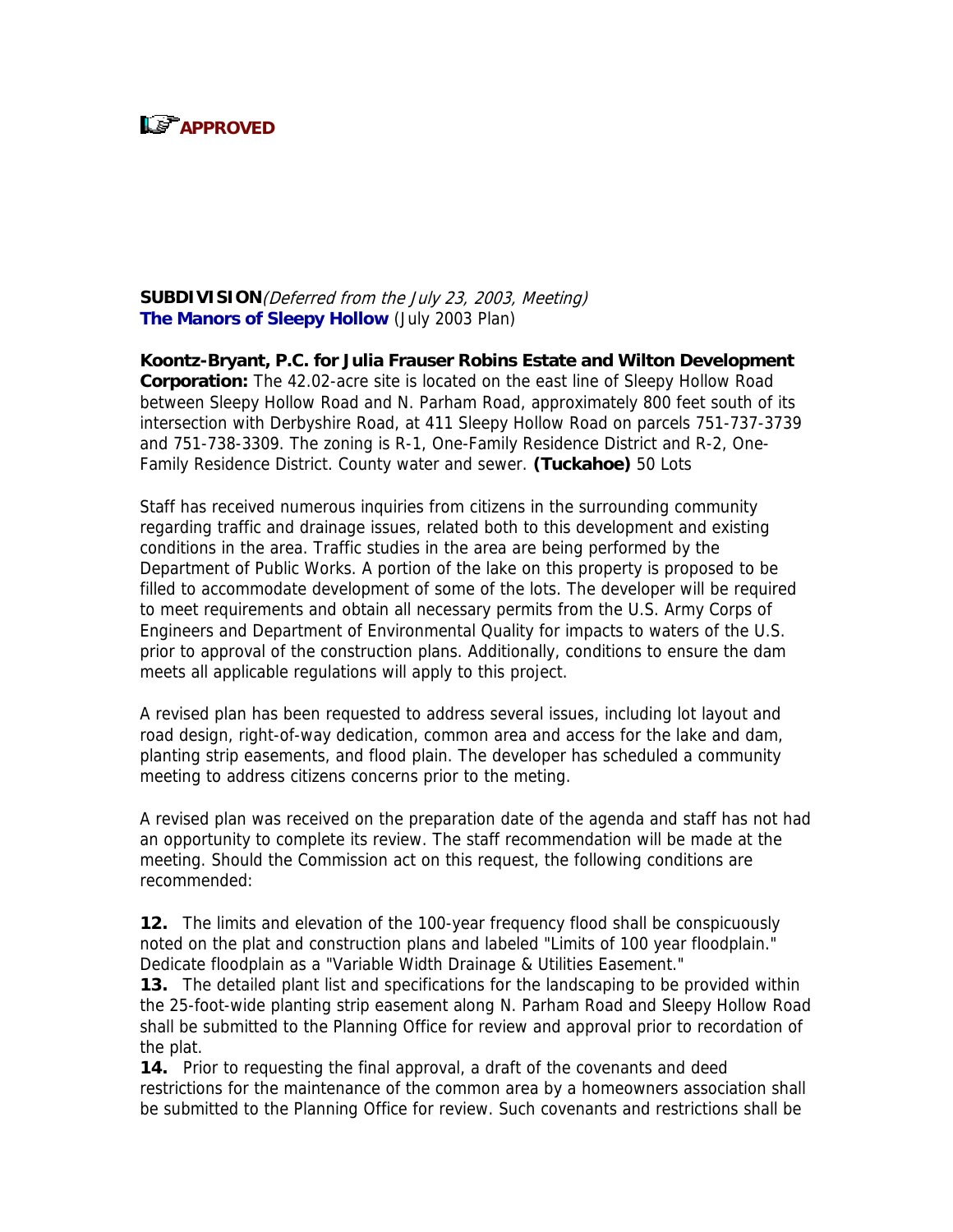in form and substance satisfactory to the County Attorney and shall be recorded prior to recordation of the subdivision plat.

**15.** Any future building lot containing a BMP, sediment basin or trap and located within the buildable area for a principal structure or accessory structure, may be developed with engineered fill. All material shall be deposited and compacted in accordance with the Virginia Uniform Statewide Building Code and geotechnical guidelines established by a professional engineer. A detailed engineering report shall be submitted for the review and approval by the Building Official prior to the issuance of a building permit on the affected lot. A copy of the report and recommendations shall be furnished to the Directors of Planning and Public Works.

**16.** Any lot, in previously inundated areas, to be filled within the buildable area for a principal structure or accessory structure shall be developed with engineered fill. All material shall be deposited and compacted in accordance with the Virginia Uniform Statewide Building Code and report shall be submitted for review and approval by the Building Official prior to issuance of a building permit on any lot with engineered fill. A copy of the report and recommendations shall be furnished to the Directors of Planning and Public Works.

**17.** The clearing of healthy trees measuring 6 or more inches in diameter on any lot shall be limited to areas required to accommodate dwellings, driveways, sidewalks, open yard areas, utility lines and any other areas typically required for construction of a dwelling, unless otherwise approved by the Director of Planning.

**18.** Prior to final subdivision approval, provide evidence to the Director of Public Works indicating if the dam is required to be included in the Virginia Dam Safety Program.

**19.** Prior to final subdivision approval, a dam breach analysis shall be submitted for review and approval to the Director of Public Works.

**(Staff Report by Leslie News)**



**PLAN OF DEVELOPMENT ARCHITECTURAL ELEVATIONS ONLY**(Deferred from the July 23, 2003, Meeting) **POD-48-03** Dominion Chevrolet Parking Deck – W. Broad Street

**Timmons Group for The Linhart Company:** Request for approval of a plan of development as required by Chapter 24, Section 24-106 of the Henrico County Code to construct a three-story parking deck. The 9.13-acre site is located on the north line of W. Broad Street (U.S. Route 250) east of North Gayton Road extended (12050 W. Broad Street) on part of parcel 734-764-5375. The zoning is B-3C, Business District (Conditional). County water and sewer. **(Three Chopt)**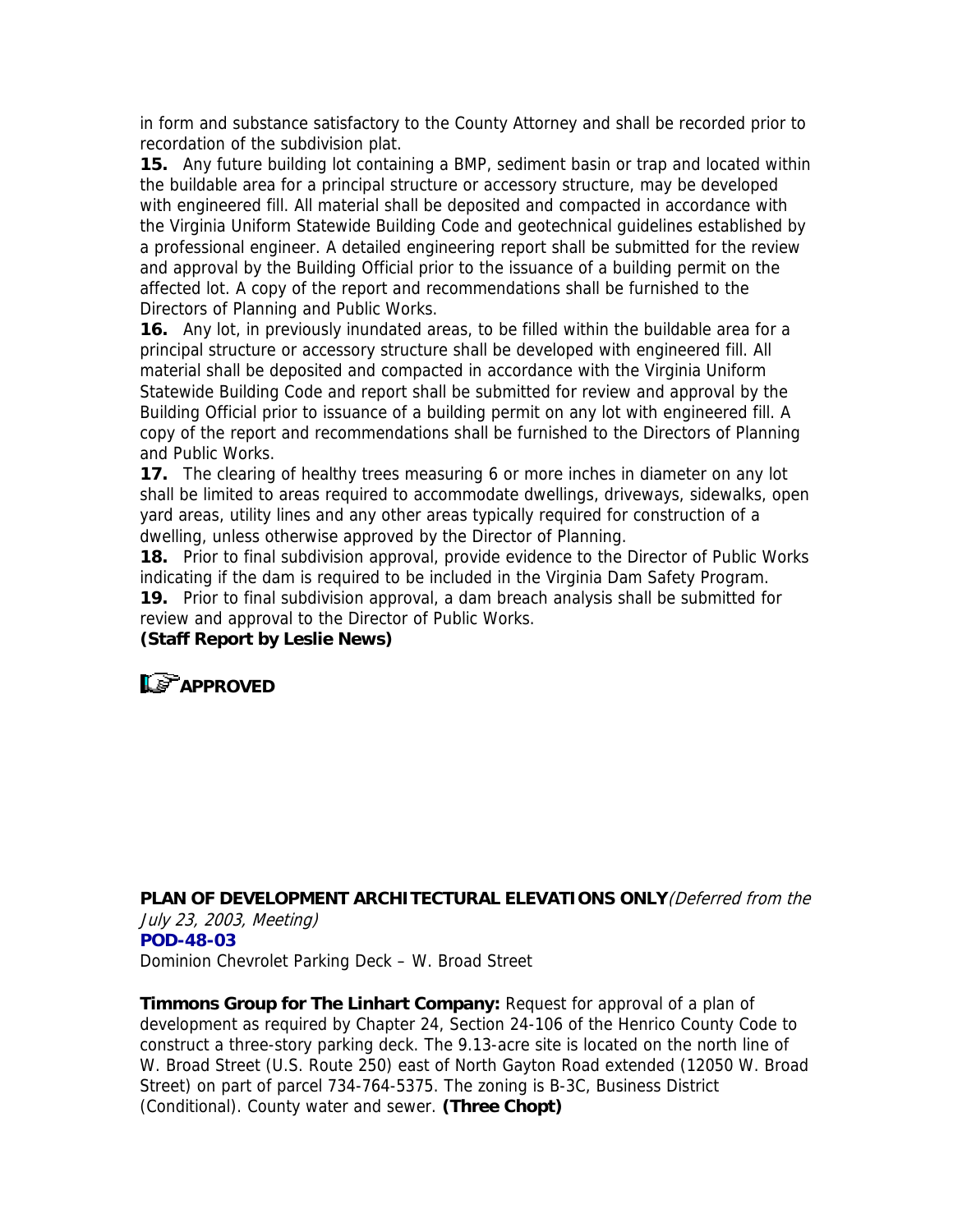As of the preparation date of the agenda, the staff has not completed its review. The staff recommendation will be made at the meeting. **(Staff Report by Michael Kennedy)**

**LE APPROVED** 

#### VARINA:

### **Deferred from the July 10, 2003 Meeting:**

**C-35C-03 Gary Weinberger:** Request to amend proffered conditions accepted with rezoning case C-43C-94, on Parcel 818-707-0077, containing approximately 5 acres, located at the southwest intersection of Charles City and Miller Roads. The applicant proposes to amend Proffer 3 related to building height. The existing zoning is M-2C General Industrial District (Conditional). The Land Use Plan recommends Heavy Industry. The site is also in the Airport Safety Overlay District. **Staff - Tom Coleman**

### **DEFERRED TO SEPTEMBER 11, 2003**

**C-41C-03 James W. Theobald for Don Smith:** Request to conditionally rezone from B-2C Business District (Conditional) to M-1C Light Industrial District (Conditional), part of Parcel 808-729-7538, containing 6.496 acres, located at the southeast intersection of Dabbs House and Creighton Roads. A mini-storage warehouse/selfstorage facility is proposed. The use will be controlled by proffered conditions and zoning ordinance regulations. The Land Use Plan recommends Commercial Concentration. The property is located in the Airport Safety Overlay District. **Staff - Jean Moore**

### **DEFERRED TO SEPTEMBER 11, 2003**

#### BROOKLAND:

#### **Deferred from the July 10, 2003 Meeting:**

**C-21C-03 Steven A. Williams for Carl Childress, Trustee:** Request to rezone from O-3C Office District (Conditional) and A-1 Agricultural District to R-0C One Family Residential District (Conditional), Parcels 760-770-7401, 761-769-0273 and 761-770- 2421, containing 18.126 acres, located at the NW intersection of Springfield Road and Staples Mill Road. A Christian education, training and worship building is proposed. The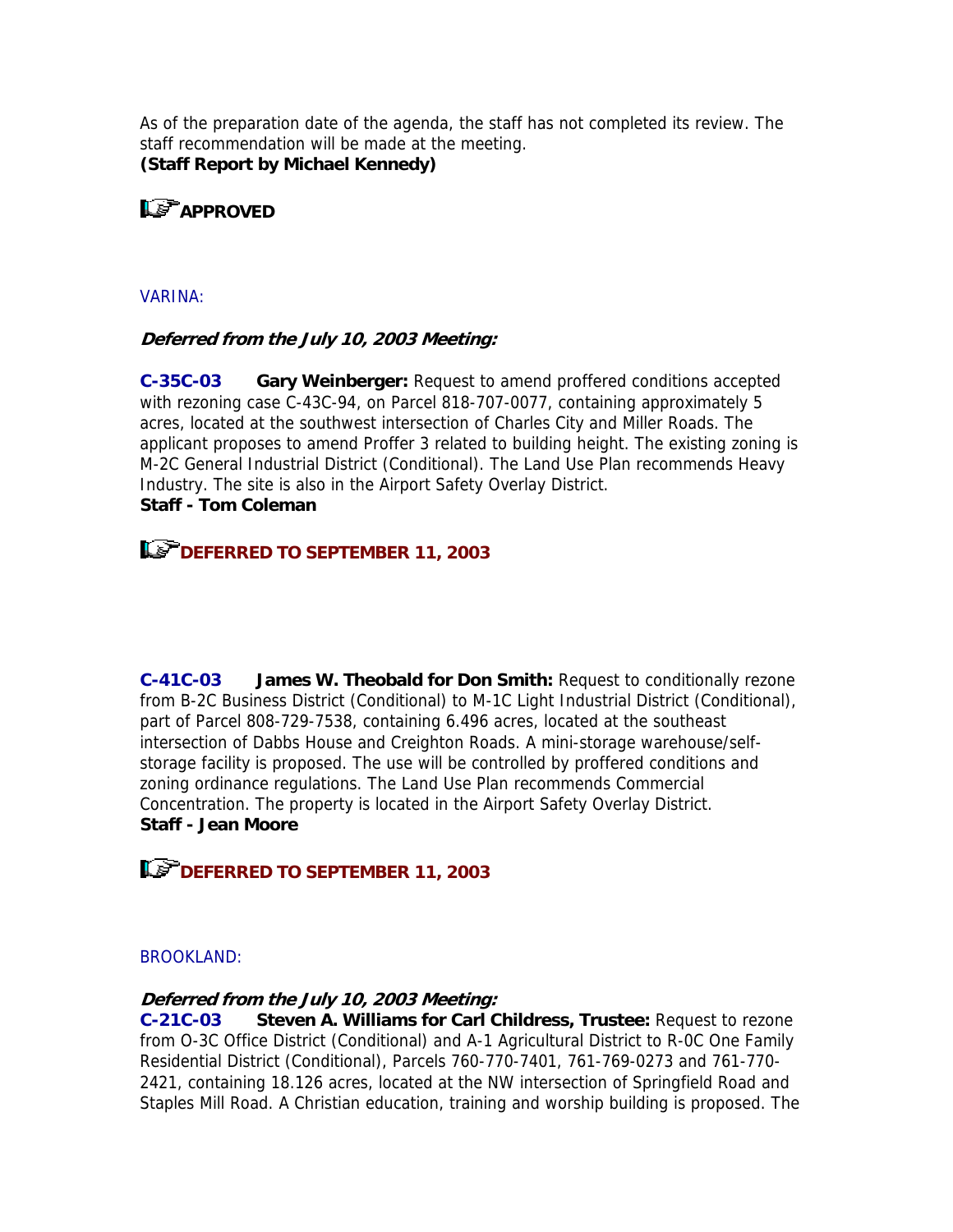use will be controlled by proffers and zoning ordinance regulations. The Land Use Plan recommends Suburban Residential 1, 1.0 to 2.4 units net density per acre. **Staff - Tom Coleman**

# **LS** DENIED

### **Deferred from the June 12, 2003 Meeting:**

**C-27C-03 Cedarwood Development, Inc.:** Request to amend proffered conditions accepted with rezoning case C-16C-88, on part of Parcel 764-752-9441, containing approximately 1.91 acres, located on the south line of Shrader Road approximately 500 feet west of Hungary Spring Road. The proposed amendment is related to allowing automotive repair and storage as a principle use and regulating exterior lighting, hours of operation, signage, building exterior, parking setback and onstreet parking, and exterior speakers on the site. The existing zoning is B-3C Business District (Conditional). The Land Use Plan recommends Commercial Concentration. **Staff - Paul Gidley**

# **WITHDRAWN**

### **Deferred from the June 12, 2003 Meeting:**

**C-28C-03 Abe L. Massad for A. F. Associates:** Request to conditionally rezone from B-1 Business District to B-3C Business District (Conditional), Parcel 764-752-9619, containing 1.02 acres, located at the northwestern terminus of Fountain Avenue (unimproved) approximately 275 feet west of Hungary Spring Road. A retail, sales, service and warehouse facility relating to a motorcycle and marine business is proposed. The use will be controlled by proffered conditions and zoning ordinance regulations. The Land Use Plan recommends Commercial Concentration.

### **Staff - Paul Gidley**

# **DEFERRED TO SEPTEMBER 11, 2003**

**C-36C-03 Lakebrook Partners, LLC and F. Philip Parker, Jr.:** Request to conditionally rezone from A-1 Agricultural District to R-2AC One Family Residence District (Conditional), Parcels 761-771-8842, 761-770-8595 and 761-770-5494, containing 9.529 acres, located on the south line of Old Springfield Road approximately 1026 feet west of Old Mountain Road and on the east line of Staples Mill Road approximately 800 feet south of Old Springfield Road. A single family residential subdivision is proposed. The applicants proffer the maximum density shall not exceed 2.4 lots per acre. The R-2A District allows a minimum lot size of 13,500 square feet. The Land Use Plan recommends Suburban Residential 1, 1.0 to 2.4 units net density per acre.

### **Staff - Tom Coleman**

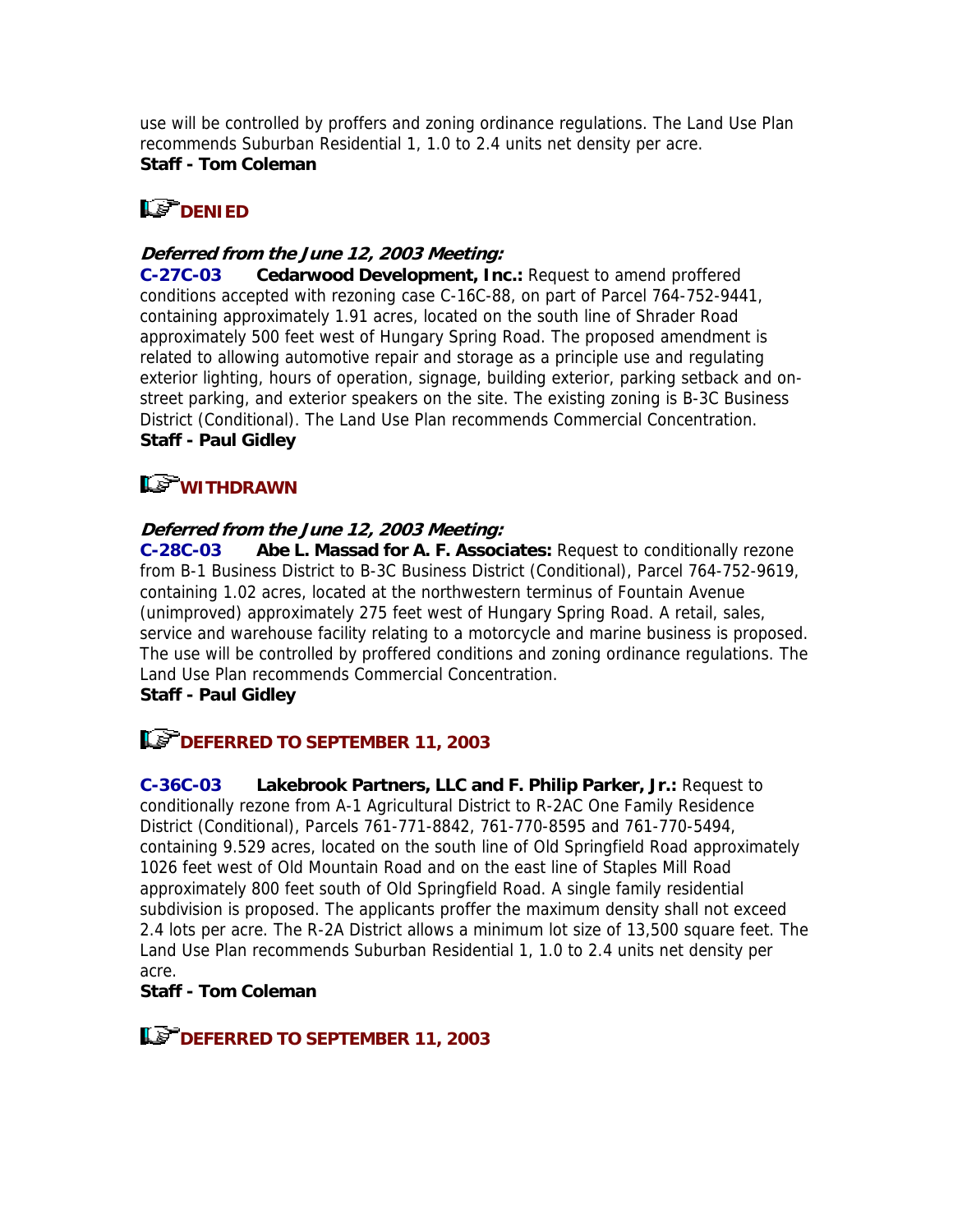**C-37C-03 Ralph Axselle, Jr. for Kenneth E. Mills, Jr., James T. Mills, Karen Mills DeJarnette and Keith A. Mills:** Request to conditionally rezone from A-1 Agricultural District to RTHC Residential Townhouse District (Conditional), Parcel 755- 762-0241, containing 3.75 acres, located on the east line of Springfield Road (State Route 157) approximately 1050 feet north of Hungary Road. A residential townhouse development is proposed. The applicants proffer the number of dwellings shall not exceed six (6) units per acre exclusive of floodplain areas. Density in the RTH District cannot exceed nine (9) units per acre. The Land Use Plan recommends Suburban Residential 1, 1.0 to 2.4 units net density per acre. **Staff - Tom Coleman**

# **APPROVED**

### FAIRFIELD:

**C-38C-03 Andrew M. Condlin for Park Central Associates, L. C.:** Request to amend proffered conditions accepted with Rezoning Cases C-7C-95 and C-8C-95, on Parcels 790-759-6085 and 789-759-9448, containing 14.003 acres, located at the northeast intersection of E. Parham Road and Park Central Drive (Park Central Business Park). The applicant proposes to reduce the Parham Road buffer from 125' to 30'. The existing zoning is O-2C Office District (Conditional). The Land Use Plan recommends Office.

#### **Staff - Mark Bittner**

### **DEFERRED TO SEPTEMBER 11, 2003**

**C-39C-03 Andrew M. Condlin for Windsor Business Park, LLC:** Request to amend proffered conditions accepted with rezoning case C-90C-97, on Parcels 791-760- 1417, 791-760-7833, 792-760-2349 and 792-760-3482, containing 18.877 acres, located on the north line of E. Parham Road at Magellan Parkway (Windsor Business Park). The applicant proposes to reduce the Parham Road buffer from 125' to 30'. The existing zoning is O-2C Office District (Conditional) and M-1C Light Industrial District (Conditional). The Land Use Plan recommends Office and Office/Service. **Staff - Mark Bittner**

# **DEFERRED TO SEPTEMBER 11, 2003**

**C-40C-03 F. Robert Loftis:** Request to conditionally rezone from A-1 Agricultural District to R-3C One Family Residence District (Conditional), Parcel 812-728-5668, containing approximately 18.42 acres, located on the west line of Cedar Fork Road at Meadows Run and at the eastern terminus of Mitcheltree Boulevard. A single family residential development is proposed. The R-3 District allows a minimum lot size of 11,000 square feet. The Land Use Plan recommends Suburban Residential 2, 2.4 to 3.4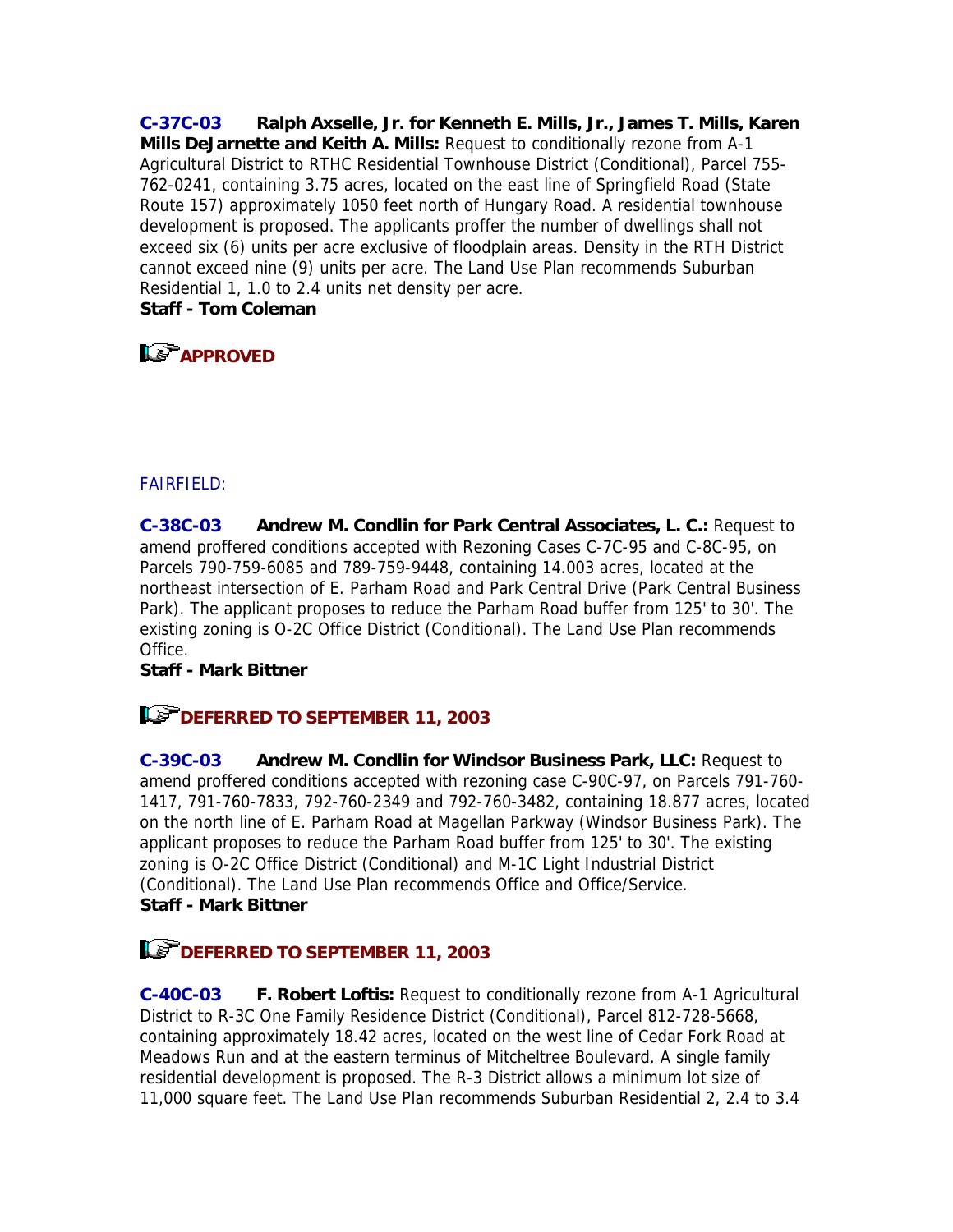units net density per acre. The property is located in the Airport Safety Overlay District. **Staff - Jean Moore**

# **APPROVED**

#### THREE CHOPT:

#### **Deferred from the July 10, 2003 Meeting:**

**C-15C-03 Andrew M. Condlin for Windsor Enterprises:** Request to conditionally rezone from A-1 Agricultural District to R-2AC One Family Residence District (Conditional), Parcels 740-775-9712, 740-774-4255, 739-774-4564, 740-774- 1407, 740-771-4107, 740-773-4426, 740-772-8110, 740-775-5801, and part of Parcel 740-771-4780, containing 128.4 acres, located beginning on the south line of Nuckols Road, the northern terminus of Luxford Place and the southern and western boundaries of Bridlewood subdivision. A single family residential subdivision is proposed. The applicant has proffered the maximum density of 1.8 units per acre. The R-2A District allows a minimum lot size of 13,500 square feet. The Land Use Plan recommends Suburban Residential 1, 1.0 to 2.4 units net density per acre, Rural Residential, maximum of 1.0 unit per acre, and Environmental Protection Area. **Staff - Mark Bittner**

# **APPROVED**

#### **Deferred from the July 10, 2003 Meeting:**

**C-16C-03 Ralph Axselle, Jr. for Route 271, LLC:** Request to conditionally rezone from A-1 Agricultural District to R-2AC One Family Residence District (Conditional) and RTHC Residential Townhouse District (Conditional), part of Parcel 738- 772-9227 and Parcel 739-770-0693, containing 120.34 acres (107.97 - R-2AC; 12.37 RTHC), located on the east line of Pouncey Tract Road approximately 400 feet south of Perrywinkle Road and 600 feet north of Shady Grove Road. A single family subdivision, including detached condominiums for sale, is proposed. The applicant has proffered the maximum number of lots not to exceed 2.0 units per acre. The R-2A District allows a minimum lot size of 13,500 square feet. The RTH District allows a maximum density of nine (9) units per acre. The Land Use Plan recommends Suburban Residential 1, 1.0 to 2.4 units net density per acre, and Environmental Protection Area. **Staff - Mark Bittner**

# **Le<sup>P</sup>APPROVED**

#### **Deferred from the July 10, 2003 Meeting:**

**C-23C-03 Robert Atack:** Request to conditionally rezone from A-1 Agricultural District to R-3C One Family Residential District (Conditional), Parcels 747-764-3839, 747- 764-7729, and 747-764-9550, containing approximately 9.71 acres, located at the southeast intersection of Sadler Road and Thorncroft Drive. Single family subdivision is proposed. The applicant proffers a density not to exceed 2.3 units per acre. The Land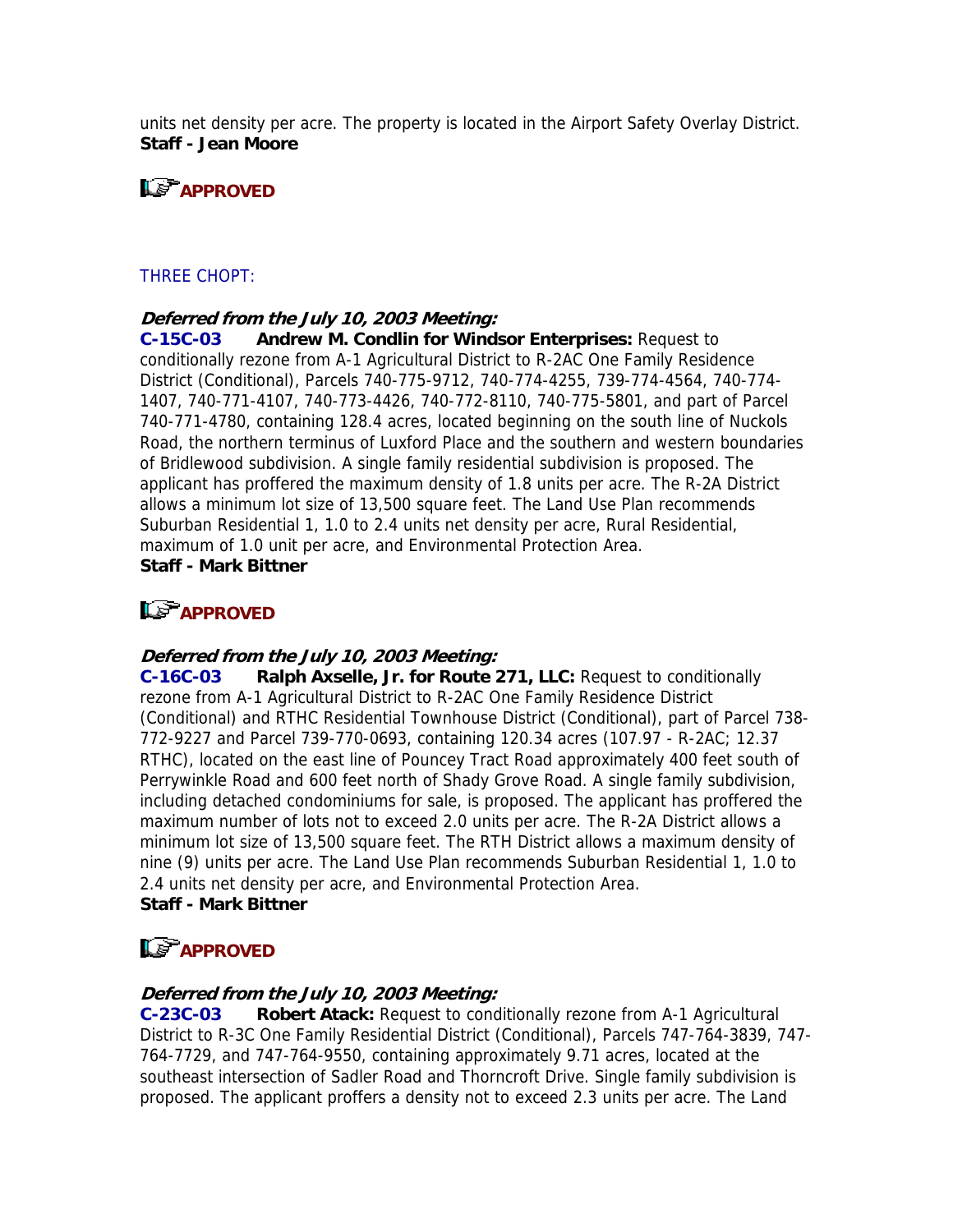Use Plan recommends Suburban Residential 1, 1.0 to 2.4 units per acre. **Staff - Tom Coleman**

# **DEFERRED TO SEPTEMBER 11, 2003**

#### **Deferred from the July 10, 2003 Meeting:**

**C-24C-03 James W. Theobald for Edward Rose Properties, Inc. and Springfield Land Development Group:** Request to conditionally rezone from A-1 Agricultural District to R-5C General Residence District (Conditional) and B-3C Business District (Conditional), Parcels 730-765-7288 and 730-766-8989, containing approximately 55.064 acres (B-3C - 16.00 ac.;  $R$ -5C - 39.064 ac.), located on the north line of W. Broad Street (U. S. Route 250) at the Goochland County Line approximately 876 feet west of Cold Hill Lane. A multi-family residential and automotive sales/repair development is proposed. The R-5 District allows a density up to 14.52 units per acre. The Land Use Plan recommends Mixed Use development and Environmental Protection Area. The site is also in the West Broad Street Overlay District. **Staff - Mark Bittner**

### **DEFERRED TO SEPTEMBER 11, 2003**

#### **Deferred from the July 10, 2003 Meeting:**

**C-31C-03 Robert Atack:** Request to conditionally rezone from A-1 Agricultural District to R-2C One Family Residence District (Conditional), part of Parcels 733-775- 7627 and 733-777-4209, containing 101.743 acres, located on the west line of Pouncey Tract Road (State Route 271) across from Burberry Lane (Kimberwicke) and Old Wyndham Drive (Wyndham). A single family residential development is proposed. The R-2 District allows a minimum lot size of 18,000 square feet. The Land Use Plan recommends Rural Residential, not to exceed 1.0 unit net density per acre. **Staff - Mark Bittner**

# **DEFERRED TO NOVEMBER 13, 2003**

**P-8-03 Gloria Freye for Doswell Properties, Inc.:** Request for a provisional use permit under Sections 24-58.2(a) and 24-122.1 of Chapter 24 of the County Code in order to permit 24 hours of service to the general public for a proposed convenience store with fuel pump and restaurant (Great To Go - Store No. 3; POD-119-98), on part of Parcel 747-760-6472, containing 4,400 square feet, located at the northeast intersection of Dominion Boulevard and W. Broad Street (U. S. Route 250). The existing zoning is B-2C Business District (Conditional). The Land Use Plan recommends Commercial Concentration.

### **Staff - Paul Gidley**

### **DEFERRED TO SEPTEMBER 11, 2003**

**P-9-03 Ben Lilly for Goode Land Co., Twin Hickory LLC:** Request for a provisional use permit under Sections 24-58.2(d) and 24-122.1 of Chapter 24 of the County Code in order to provide outside dining for a proposed restaurant, on part of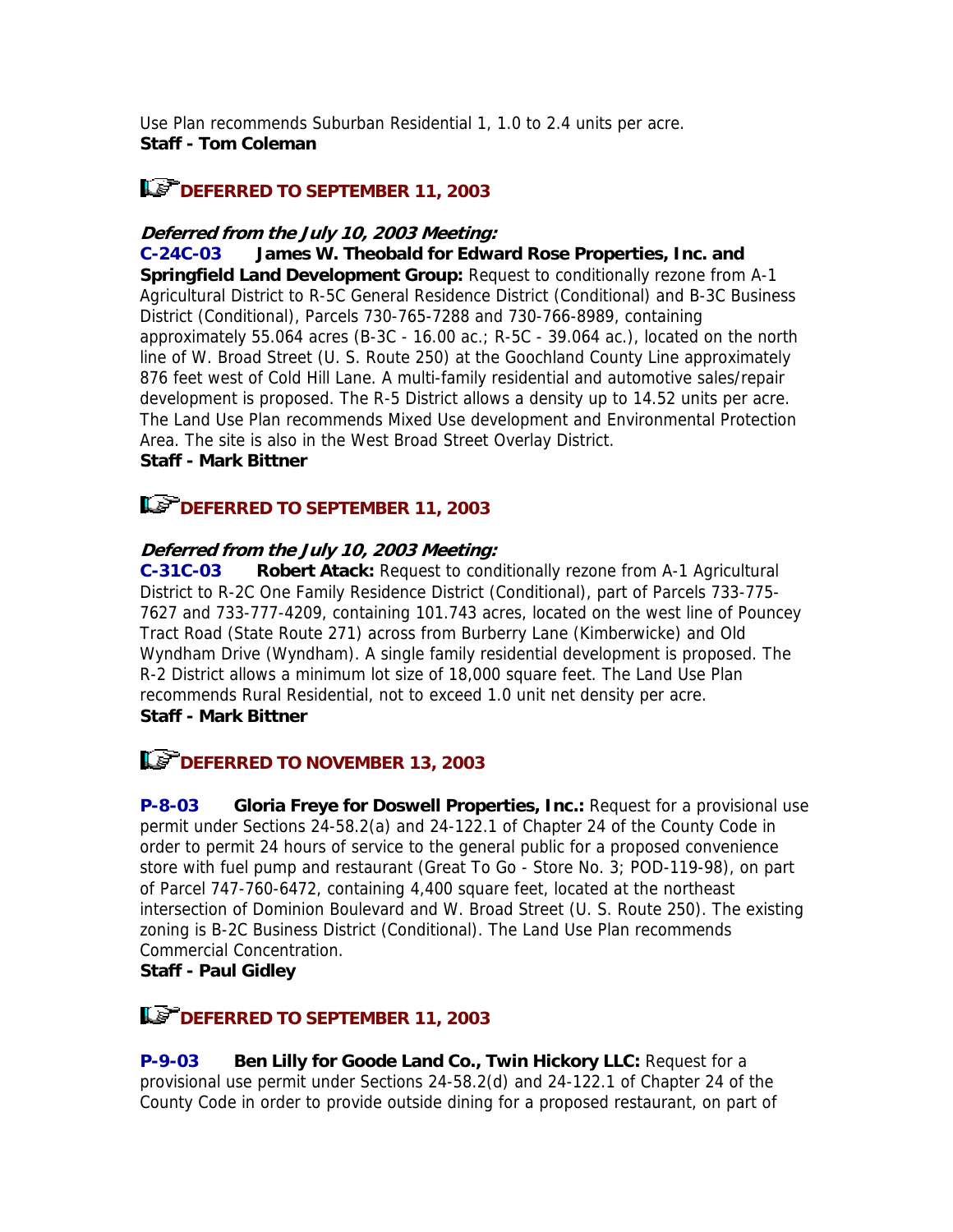Parcel 746-773-1046, containing approximately 955 square feet, located at the southwest intersection of Old Nuckols and Nuckols Roads in the Town Center @ Twin Hickory retail center. The existing zoning is B-2C Business District (Conditional). The Land Use Plan recommends Commercial Concentration and Environmental Protection Area.

### **Staff - Paul Gidley**

# **LS** APPROVED

**C-42C-03 William Shewmake for P & F LLC:** Request to conditionally rezone from R-3 One Family Residence District to O-1 Office and B-3C Business District (Conditional), Parcels 761-754-2053 and 761-754-1763, containing approximately 1.0 acre (B-3C - .23 acre, O-1 - .77 acre), located on the east line of Skipwith Road approximately 360 feet north of N. Parham Road and approximately 520 feet south of W. Broad Street (U. S. Route 250). Office uses and parking for the adjacent Infiniti car dealership are proposed. The uses will be controlled by proffered conditions and zoning ordinance regulations. The Land Use Plan recommends Office. **Staff - Jean Moore**

# **DEFERRED TO SEPTEMBER 11, 2003**

### TUCKAHOE:

### **Deferred from the July 10, 2003 Meeting:**

**C-25C-03 Henry L. Wilton for Wilton Companies LLC:** Request to conditionally rezone from O-3C Office District (Conditional) to B-2C Business District (Conditional), Parcel 737-751-4601 and part of Parcel 737-751-4028, containing 11.495 acres, located at the northeast intersection of Ridgefield Parkway and dedicated John Rolfe Parkway right-of-way. Retail businesses with limited office uses are proposed. The use will be controlled by proffered conditions and zoning ordinance regulations. The Land Use Plan recommends Urban Residential, 3.4 to 6.8 units net density per acre, and Office. **Staff - Mark Bittner**

# **DEFERRED TO SEPTEMBER 11, 2003**

**P-10-03 Katie Chernau for Betty Morris:** Request for a provisional use permit under Sections 24-58.2(d) and 24-122.1 of Chapter 24 of the County Code in order to permit outside dining areas for Ukrop's - Store No. 434, on part of Parcel 736-751-6741, containing 1,557 square feet (front entrance left - 408 sq. ft; front entrance right - 583 sq.ft.; café entrance, far right - 566 sq. ft.), located on the northwest intersection of Ridgefield and John Rolfe Parkways in the proposed John Rolfe Commons shopping center. The existing zoning is B-2C Business District (Conditional). The Land Use Plan